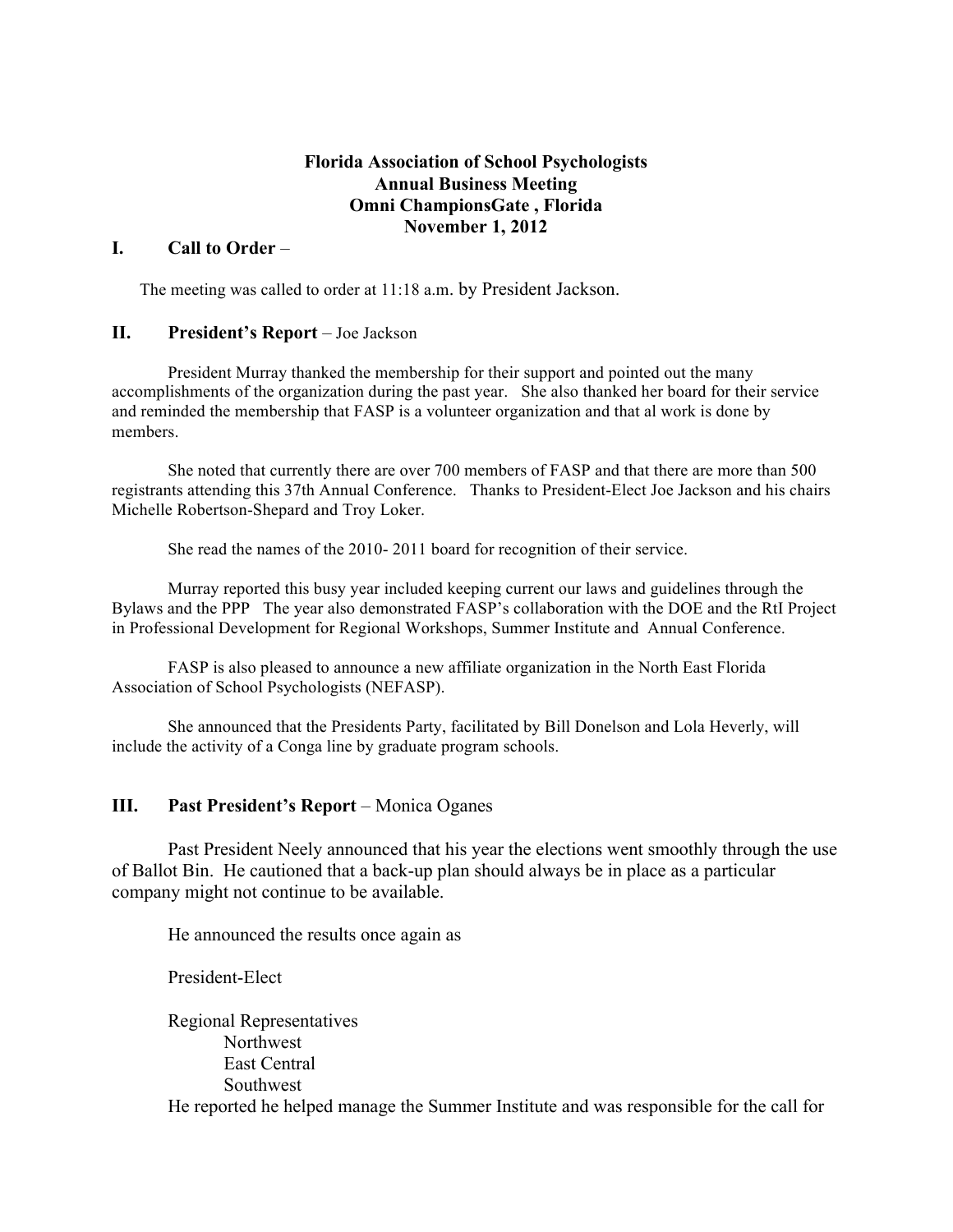nominations and the CSFI Elections.

Neely reported he has located and is negotiating for future sites for FASP Events.

Upcoming events, dates and locations are as follows:

# Annual Conference Summer Institute

2013 Omni ChampionsGate Oct. 29- Nov. 1\* 2013 Hutchinson Island Marriott 7/23-

7/27.

2014 Nov. 3-8

2015 Omni ChampionsGate Oct. 27- 31

\*10 days after the conference we can notify them of not having our needs met.

# **Motion #1**

# **IV. President Elect's Report** – Rance Harbor

Jackson thanked his Conference Chairs Michelle Robertson-Shephard and Troy Loker and the conference committees for all the work that was required for this successful conference.

He presented his board for the next year.

Jackson stated that his goals for the coming year would include Advocacy for Children and strengthening communication between the Executive Board leadership and the membership.

# **V. Secretary's Report** – Gail Patterson

Patterson directed the membership to the visual presentation of the minutes from the October 2010 FASP Annual Business Meeting. She asked for corrections and none were forthcoming. She noted that corrections could be given to her at any time and they would be processed.

Patterson indicated there would be a motion to approve the minutes at the end of Officer Reports.

# **VI. Treasurer's Report** – Amy Endsley

Endsley went over the balance statement and indicated that our bottom line is improving.

# **VI. Action Items Related to Officer Reports**